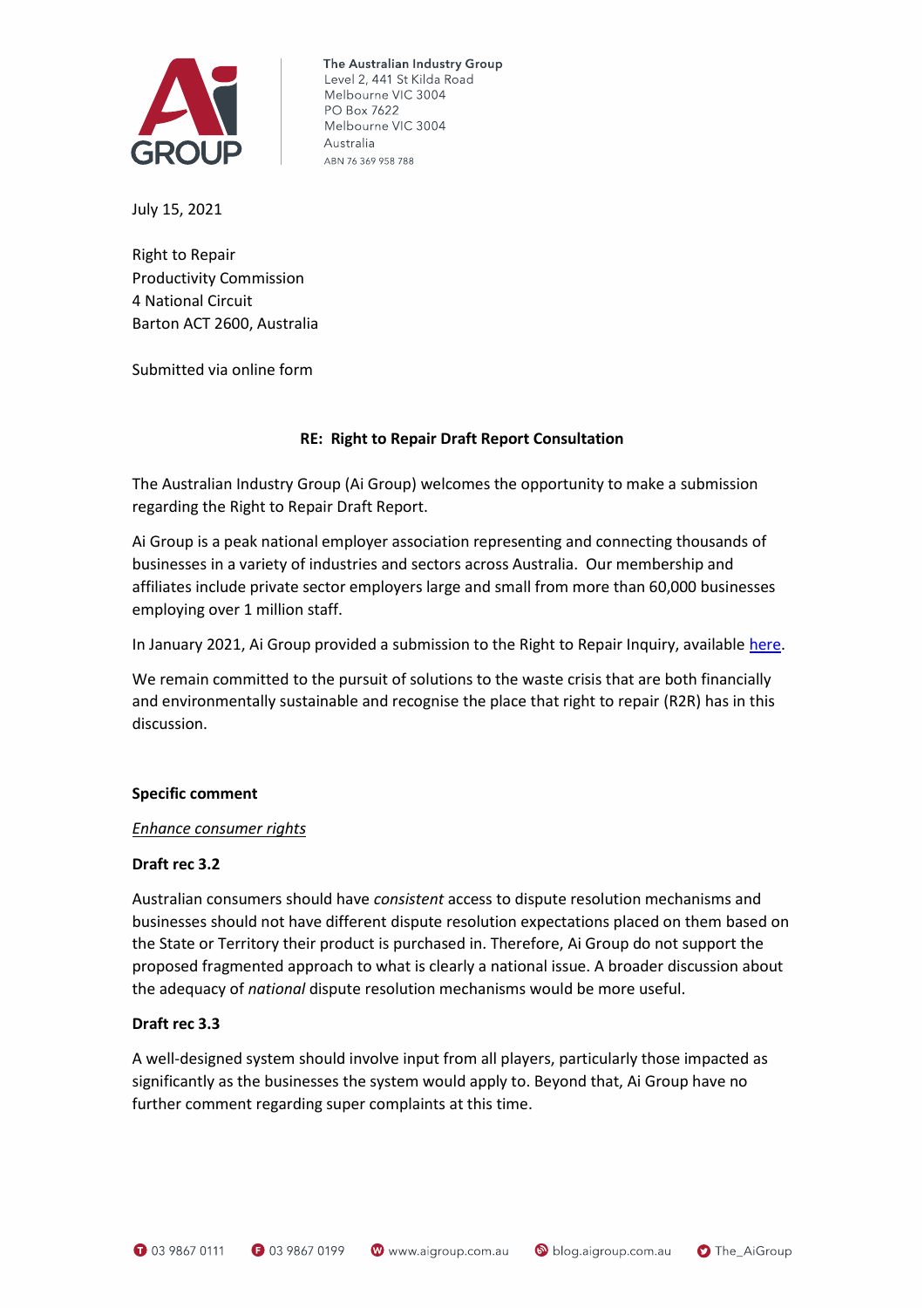## *Enable access to repair supplies*

## **Information request 4.1**

Ai Group will address systematic differences in quality, safety or security between authorised and third-party repairers with regard to safety, human health and the environment later in this submission.

With respect to repair supplies, members note a need for more clarity around when the right to repair would apply (inside and/or outside of manufacturer's warranty). Members agreed that outside of warranty consumers are entitled to pursue the repair remedy of their choosing, although the PC should remain mindful of creating conditions that protect consumer safety.

Some of the issues with un-authorised third-party repair inside of the manufacturer's warranty period are as follows:

- A manufacturer or authorised representative needs to inspect the item to perform a root cause analysis to establish eligibility for warranty repair in the first instance.
- If the consumer believes they will be claiming back the unauthorised third-party repair cost from the manufacturer, they have no incentive to shop around or keep costs down.
- Over-servicing due to poor diagnostic knowledge/skill can lead to over-repair (using more parts/labour than is required), driving up costs which are then passed to manufacturers (or consumers if it is not a warranty repair).

Members suggested that if a right to unauthorised third-party repair is given to consumers during the manufacturer's warranty period, right of first reply should be given to the manufacturer. The manufacturer would then have a set timeframe in which they must respond with a quote and timing for the work. If the consumer decides to use a third party instead, the cost of the repair reclaimed from the manufacturer should be capped at what was initially quoted.

There was strong member consensus that in almost all instances, a manufacturer can repair a product more effectively and at a better price than an unauthorised third-party repairer. In addition to the cost benefit, OEMs noted that they use repair data to improve their products, and prevalence of third party repair without reporting issues back to the manufacturer could lead to missed opportunities to make improvements which would benefit consumers. As such, it would be better for consumers to support more repair through OEMs and their authorised representatives, rather than diverting them away.

Finally, members raised considerable concern regarding the grey market<sup>1</sup> and the applicability of R2R where products have been refurbished by third parties and sold on. Second-hand items and display models must be treated sensibly in terms of equitable warranty and repair expectations so that manufacturers, suppliers, and consumers do not experience negative outcomes or encounter a perverse disincentive to avoid reuse or refurbishment. This area of the market will require more attention over time, given its strategic importance to circular economy transition.

<sup>1</sup> Trade of a product through distribution channels that are not authorised by the OEM, approved supplier, or trademark proprietor.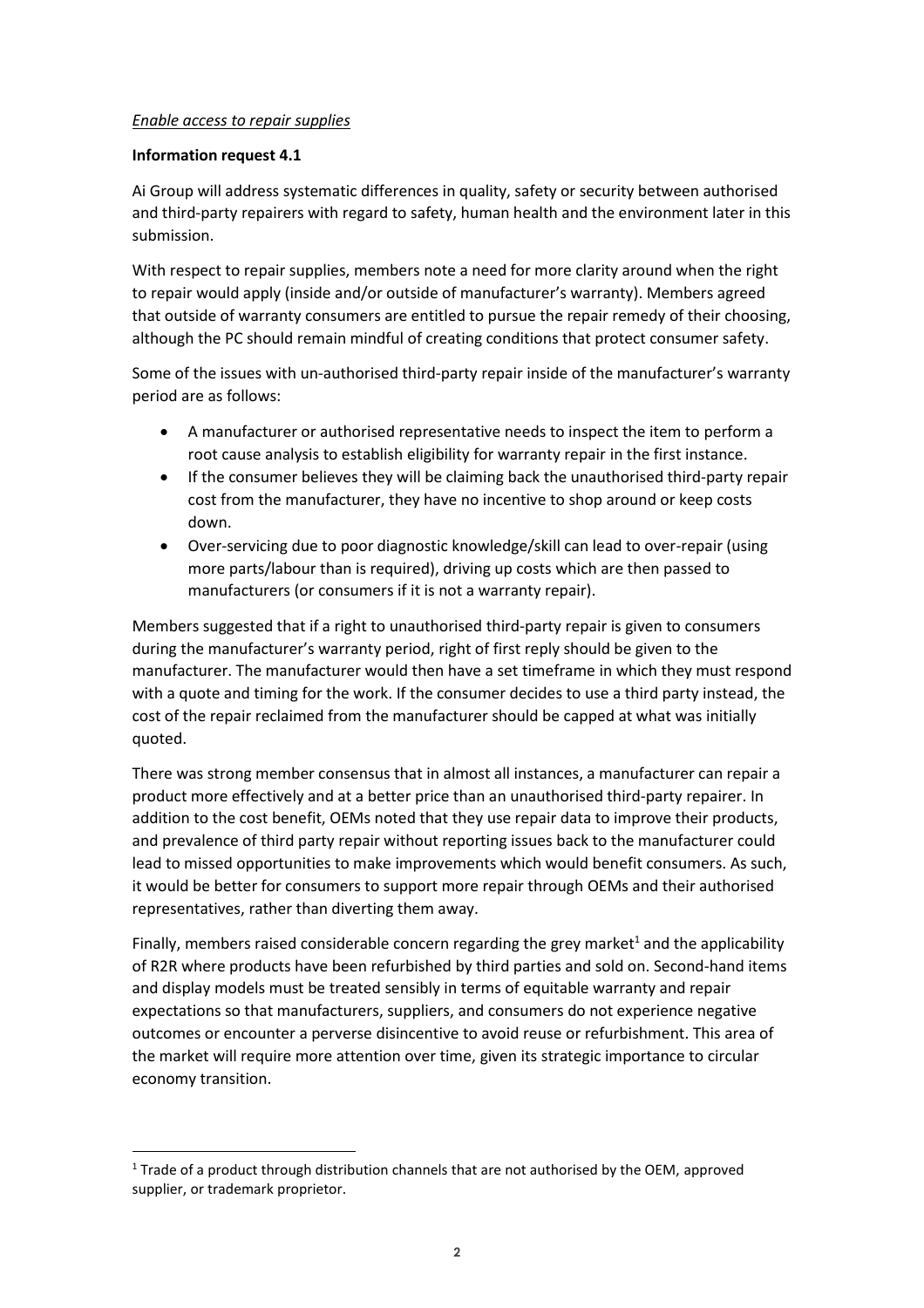### **Information request 4.2**

The PC has noted that:

*"Preliminary analysis suggests that restrictions on third-party repair supplies could be harming consumers in repair markets for agricultural machinery and mobile phones and tablets. However, the evidence base on the magnitude of repair barriers in these markets is patchy and largely anecdotal, preventing a rigorous assessment of whether additional policies would provide net benefits to the community."* 

Given that the PC has acknowledged that rigorous assessment of net benefits to the community could not be completed, Ai Group argue that further action is not justified. The suggested review of the policy landscape in the coming years, inclusive of an evaluation of the proposed mandatory scheme for the sharing of motor vehicle service and repair information (once operational for three years) would make sense. However, success in the motor vehicle repair space would not necessarily translate to the same requirements being fit for purpose for a positive obligation in other product classes. This is because vehicle repair work standards are well-established and replacement parts are widely obtainable already, the same cannot be said of most other products. As such, decisions to implement similar mandatory schemes should be made on a case by case basis, in close consultation with impacted industries and other stakeholders.

#### **Information request 3.1**

An agreement about a uniform acceptable timeframe to stock spare parts made in consultation with impacted manufacturers may improve access to repair remedies and could possibly take place through a code of conduct (voluntary or otherwise), or something similar.

A member in the consumer electronics industry with significant industry reach commented that:

*"Account should be taken of the [cost of making] parts available for repair over extended periods of time... Additionally, these parts may never be required, and likely come at a cost that would dissuade the average user from seeking repair of an older product. Some parts may degrade while in storage and re-manufacture [may not be] an option, as technology rapidly moves on in the consumer electronic market and [required] manufacturing facilities may no longer be available, making the supply of such parts impractical."*

Another member in the telecommunications industry advised that the cost of parts may be prohibitive in products that are less common or popular, which may impact the financial viability of repairs of those products or place undue stress on smaller manufacturers and lead to competition issues.

In terms of software, a large member in the technology area indicated that while they do support availability of software updates for a 'reasonable period of time,' the definition of reasonable needs to be clearly articulated. Their view would be that not more than five years would be reasonable. They also raised concerns about provisions that would require their business to allow consumers the choice to reject updates (which are often required for security and secure operation).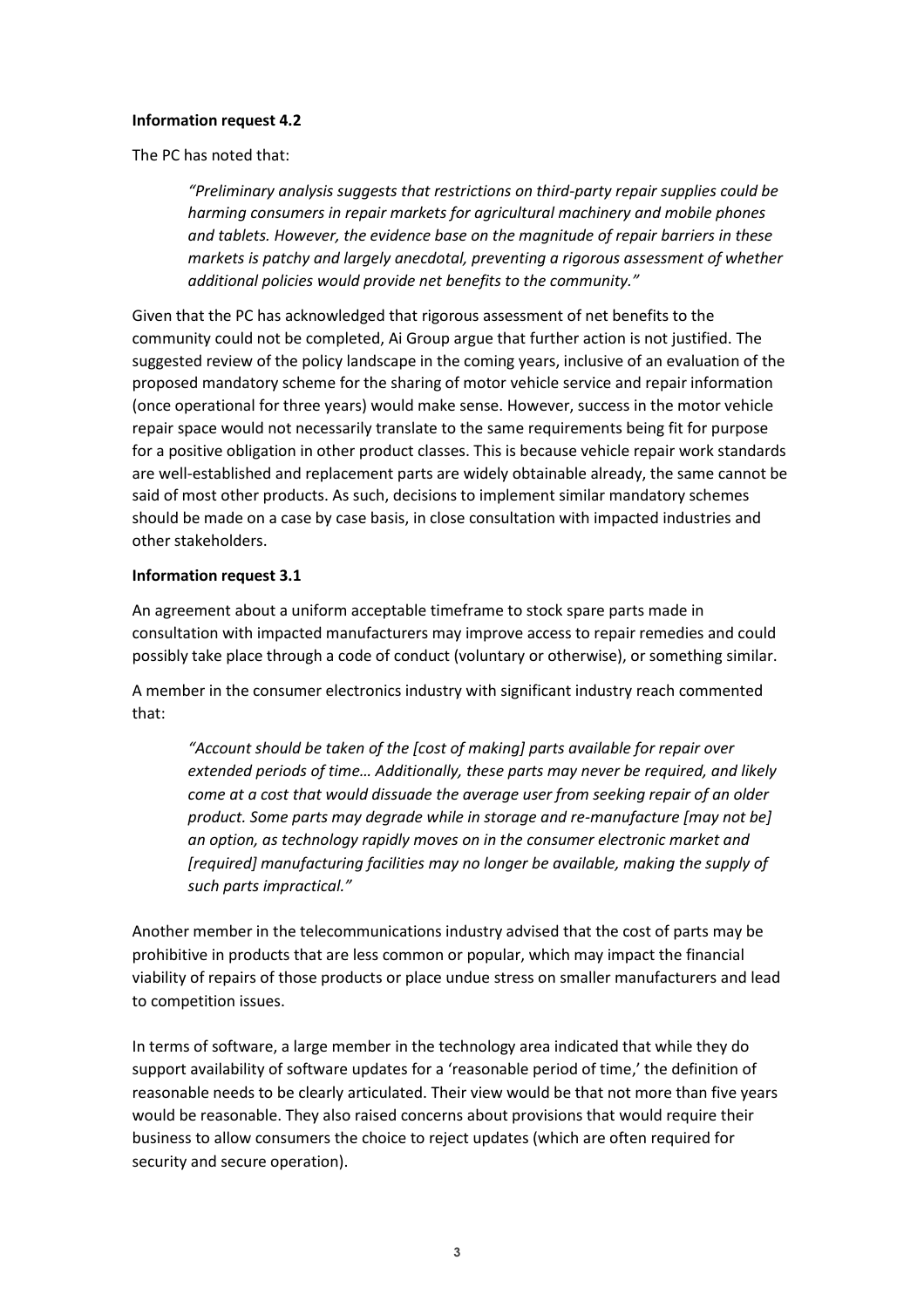Given the interconnectedness of some devices, OEMs have contractual obligations with third parties for software. The messaging to consumers must be clear that software being available for longer may not necessarily lead to better performance or enhanced features after a certain point. This is because technology inevitably advances beyond existing product hardware and updates simply can't improve the device further. There isn't much many manufacturers can do about technology moving on, although one OEM did note that there are more options available in customised environments such as defence and infrastructure, where products can be supported for longer, in some cases, even for decades.

## **Information request 5.1**

Ai Group are cautiously supportive of the merits of introducing a 'fair use' or 'fair dealing' exception in the Copyright Act to allow third-party repairers to share copyright information (such as manuals and schematics). The caveat is that it should only take place where the thirdparty repairers are suitably qualified and accredited. This will ensure the safety of repairers and their customers and limit the scope for sub-par work to lead to disputes regarding liability between consumers, manufacturers, and repairers. This should only be introduced if *all* players in the Australian market are expected to share this information with credible repairers, and those who refuse to take part are removed from the market. This would level the playing field and eliminate free riding.

## **Information request 5.1(2)**

Ai Group are cautiously supportive of the merits of amending the Copyright Act to allow third party repairers to legally procure tools to circumvent digital locks to access repair information (such as diagnostic data) in *some* circumstances. A large member in the technology space made absolutely clear they will not be supplying repairers with information which would enable them to bypass consumers digital lock screens as it would put consumers at significant risk.

As stated in the previous information request, the caveat is that it should only take place where the third-party repairers are suitably qualified and accredited. It should only be introduced if all players in the Australian market are expected to share this information with credible repairers, and those who refuse to take part are removed from the market to level the playing field.

As noted in our last submission, data security, privacy and safety are important issues in R2R. There is ongoing international debate about whether R2R helps or harms cyber security. Several manufacturers overseas have opposed R2R raising concerns about weakening the security of their products. Other concerns raised include protecting companies' proprietary information and IP, and whether source code should be open-access or closed. It is clear that any impacts of a R2R on data security, privacy and safety should be fully considered. Furthermore, strengthening cyber security in products involves establishing trusted supply chains and networks for the lifecycle of the product. Authorised access to proprietary information has wider implications than the cost and availability of repair.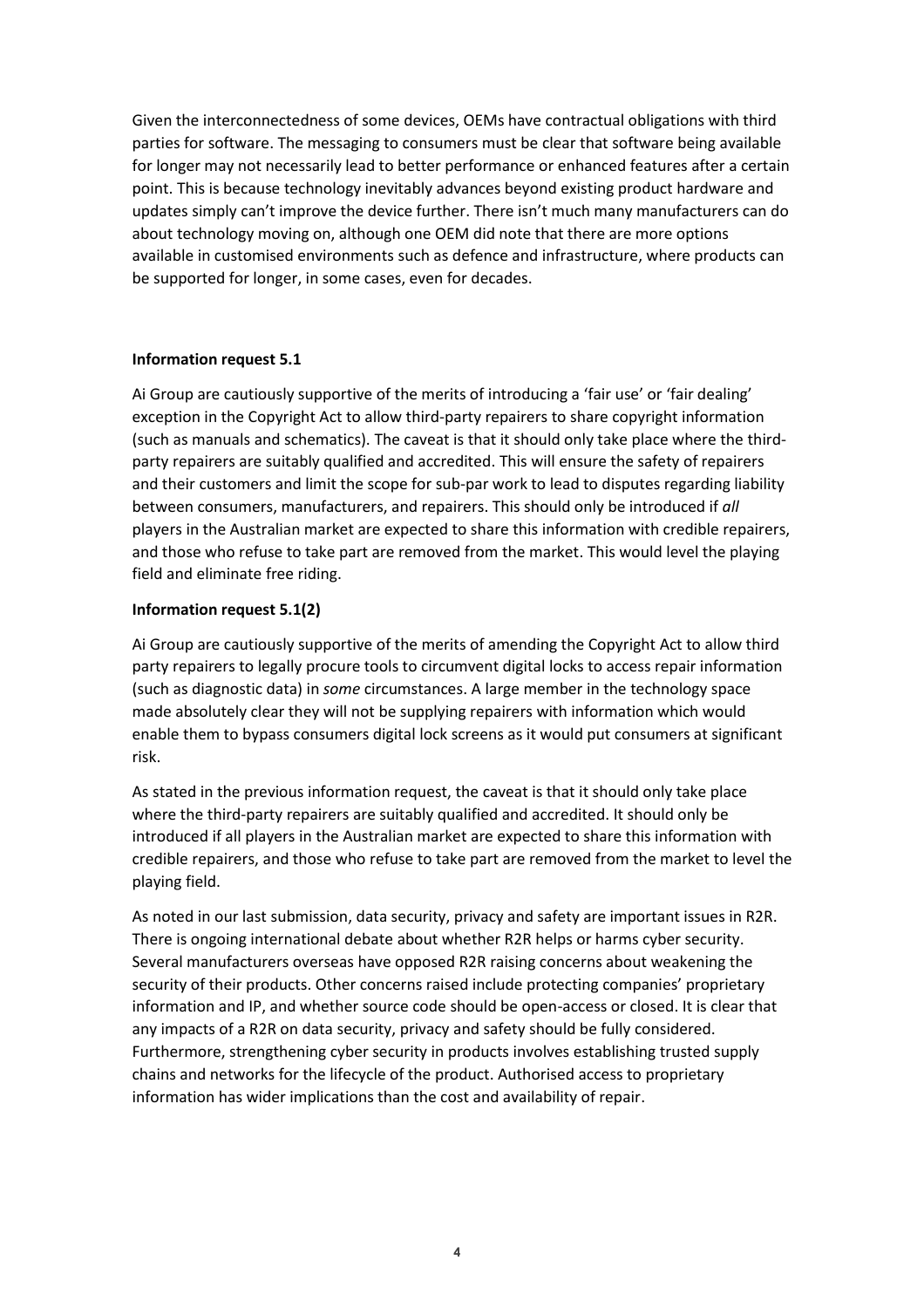## *Ensure warranties do not impede independent repair*

## **Draft rec 4.2**

Ai Group oppose this recommendation on the grounds that non-authorised repair and spare parts put consumers and businesses at risk. See information request 4.3 for further detail.

## **Information request 4.3**

Ai Group strongly oppose the prohibition of warranties from containing terms that require use of authorised repairers or spare parts to maintain the warranty on the grounds that it may put consumers and businesses at risk of harm from unqualified, unskilled, and otherwise unscrupulous players in the repair market.

Approved parts and inputs for products are primarily about safety and product performance. Just because a part fits or functions inside of a product does not mean that it supports the product to perform optimally or even safely, and non-standard parts and inputs can damage products or reduce their lifespans.

There are many areas in the layouts of electrical products that consumers or unqualified repair persons should not be allowed to access (to avoid injury or death). This is often the reason manufacturers refuse to supply independent repairers with information to undertake repair work.

Beyond the safety concerns, Ai Group members note that using incorrect, non-standard or sub quality parts can lead to less durability and reduce the life span of a product considerably. As products become more complex and integrated, it will become increasingly difficult to determine faults, or to isolate issues to certain areas of a product. For example, if the wrong chip is inserted into a laptop, it may short the entire system, which is an easy mistake, but not one an OEM would make. It would not be reasonable for the OEM to replace a product because of such an error, especially never having inspected the product before the repair caused a failure.

To demonstrate the point, one member noted that they had seen an unauthorised third-party repair where blue cellophane was used beneath a screen to mimic the look of LCD. It had been attached using a hot glue gun (no use of original or even non-standard parts) and charged to the consumer at a premium price. The consumer reported feeling safe with this repairer given they had a shop front, but not only was their repair improper and overcharged, their warranty was rightly voided as a result, given their device now contained cellophane and hot glue remnants. This is the reality of providing carte blanche to unauthorised repairers.

In the event such prohibitions are introduced, they should be designed to limit manufacturer liability for damage beyond their control. An Ai Group member suggested that repairers be required to guarantee their work which would help to promote a safe and fair repair environment. Another member expressed the view that:

*"We would actually argue that in addition to mandatory provision of that information, the manufacturer should be legally protected from harm caused if the owner (or their appointed service provider) suffers harm or loss in carrying out the repairs described in the service manual."*

These member views are consistent with the US *Magnuson-Moss Warranty Act*, which permits warranty terms that limit manufacturer liability for damage caused by unauthorised repairs or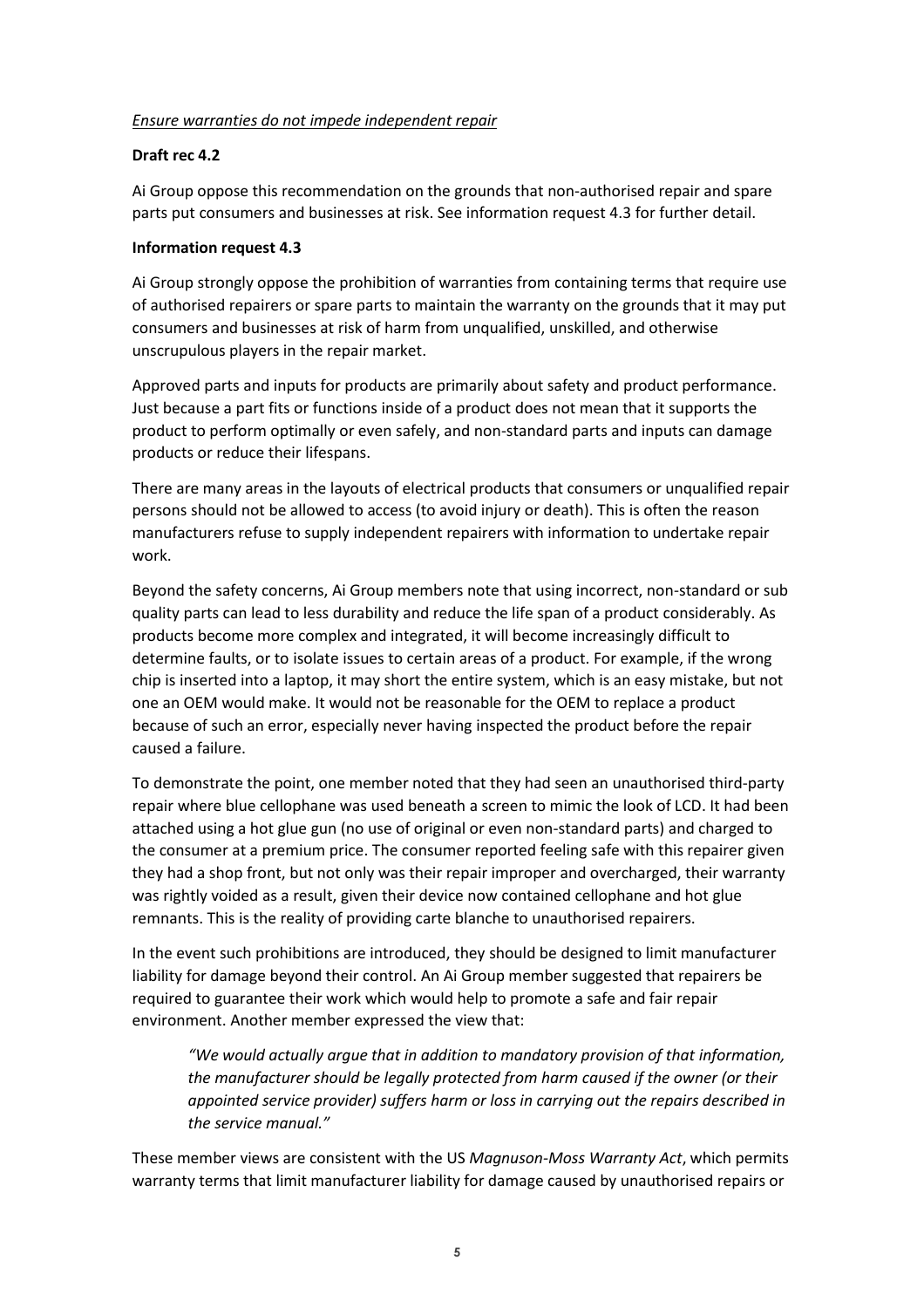parts, if they can demonstrate third-party fault. That said not all poor repair work is as obvious as cellophane and hot glue, meaning demonstrating fault could be costly and require forensic investigation, a reverse burden of proof which still represents a fairness issue to the OEM.

One member touched on these issues, saying:

*"To allow any third party to service equipment during the warranty period [with] non-OEM or genuine parts will lead to more failures and increased warranty costs. These higher costs may result in shortened warranty periods, a removal of extended warranty options or increased product cost to the purchaser as the supplier has to set aside a greater proportion of the sales proceeds to a warranty account to provide for future claims."*

# *Better information for consumers on product durability and repairability*

## **Draft rec 3.1**

As noted in our last paper, more could be done to educate consumers about the durability and lifecycle expectations of the products they buy. Guidance on how long common household products could reasonably be expected to last without fault (durability) under consumer guarantees could be a useful tool to influence consumer behaviour for the better. However, durability guidance, repairability ratings and other labelling provisions along these lines could be challenging to produce for several practical reasons.

Early discussions with Ai Group members revealed the following:

- The meaning of 'reasonable' is not well defined or understood which creates a foundational issue when it comes to determining the 'reasonable' term of a products life.
- Different guides or ratings would need to be used for household consumers and B2B consumers, given the different use patterns of the product. For example, a flat screen TV used for a few hours a day in a household will likely last longer than the same TV placed in a retail storefront running 24 hours a day.
- Care of a product will impact durability; therefore, minimum care requirements would also need to be considered if consumers are to expect certain lifespans.
- Technology and product design changes often and relying on case law for product durability standards can be problematic as it looks to the past. Members suggested the ACCC could be more flexible in issuing or reissuing guidance.
- Price point should not be used as a guide (products don't necessarily last longer because they're more expensive).
- Members suggested the consideration of 'medium-time to failure' (average amount of time a non-repairable product functions before failure) as another useful tool for consumer guidance.
- Some members see repairability ratings as inevitable given activity in Europe but note that if we move forward with it in Australia, we should look to models such as the French repairability rating and improve on them before adoption.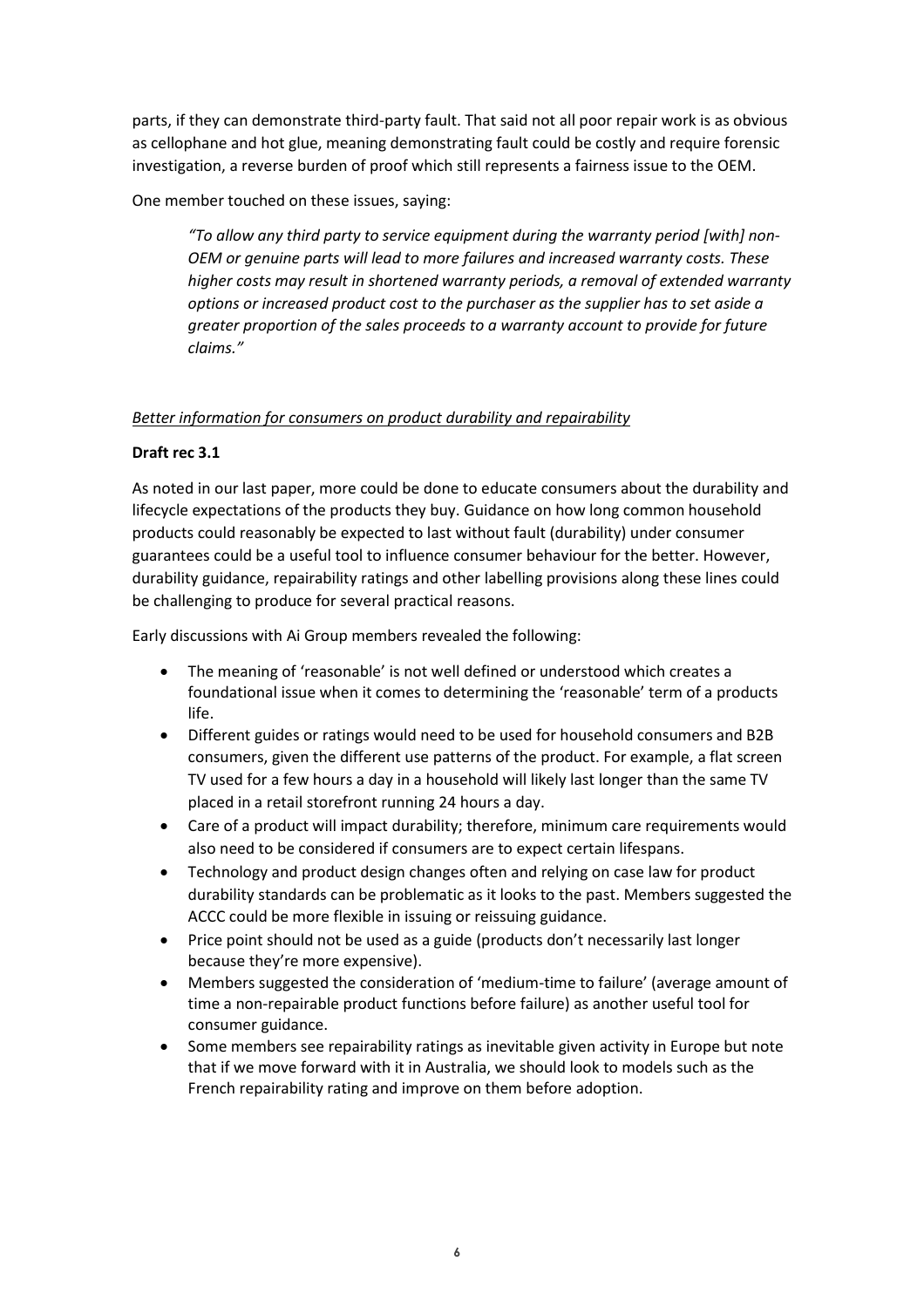## *Improve management of e waste to facilitate repair and reuse*

## **Draft rec 7.1**

Ai Group support amending the National Television and Computer Recycling Scheme (NTCRS) to count repaired and reused products in annual targets. This would support product stewardship and circular economy goals through the promotion of re-use and refurbishment, which are preferable outcomes in the waste hierarchy.

## **General Comments**

## Definitions

Ai Group members raised concerns around several definition issues associated with R2R, including:

- R2R should be defined as clearly as possible to avoid any ambiguity between the key terms of 'repair,' 'maintain,' and 'modify'. Modification of product (making changes to something which extends past its initial scope of delivery) can have serious environmental and safety consequences.
- 'New' and 'Used' are not straight forward terms, given the practice of refurbishment (likely to become more common given our transition to circular economy) and the prevalence of the 'grey market.<sup>2</sup>' Careful consideration needs to be given to these concepts to make sure the correct parties are liable for products.
- It is essential that the term 'reasonable' is defined with clarity and consistency.

# Business Consumers

Many of the report recommendations have the potential to impact business to business (B2B) transactions. A number of our members operate in the B2B environment and any changes to legislation or regulation should be drafted in such a way as avoid adverse impacts on these B2B commercial relationships.

Some business consumers are captured by the ACL, and numbers will increase with the threshold for inclusion rising from \$40 000, to \$100 000. Members note that there is a difference in power between household and business consumers and using a dollar value to define a consumer is a blunt instrument.

### Safety – Human Health and the Environment

There is often an inference that OEMs are 'hiding behind' safety as an excuse not to allow repair, however Ai Group argue that these concerns are genuine and should be listened to.

<sup>&</sup>lt;sup>2</sup> Product sold outside the producer's authorised distribution channels, predominantly by businesses without a relationship to the producer of the goods.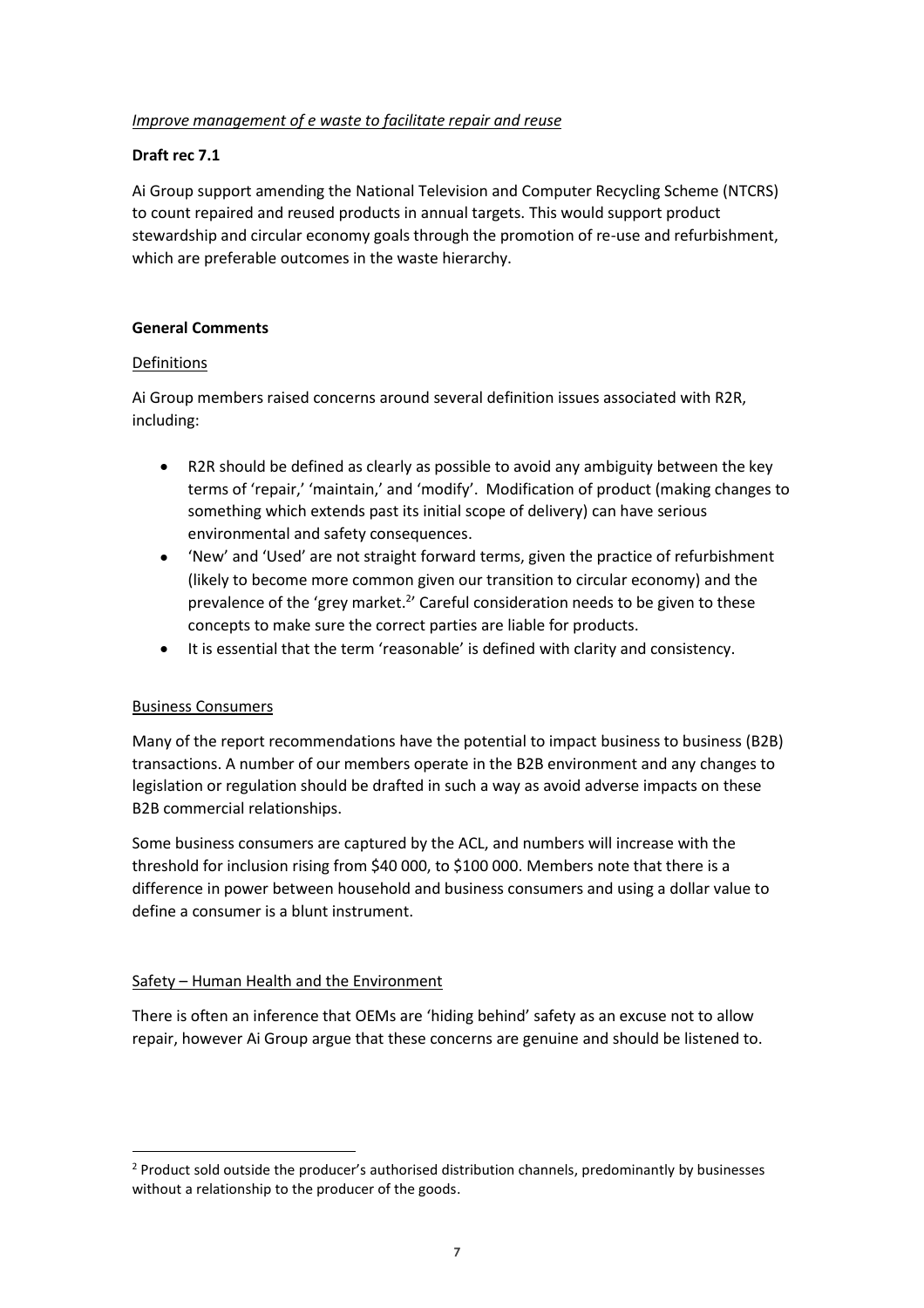Allowing anyone to complete repairs without appropriate accreditation could cause significant harm and undermine the safety of the community. As in our last submission, we note the following statement made by one of our members:

*"[We] harbour some concerns about the skills, education levels and workmanship of many independent repairers, as most have not received or not been given the opportunity to take part in any official factory training, which large companies normally provide to their own authorised repairers."* 

The Compressed Air Association of Australasia (managed by Ai Group) have provided the following examples to demonstrate aftermarket parts and non-accredited repair risk to human health and the environment:

#### *Incorrect lubricant used on air compressor*

The below image examples show a product failure due to a third-party who used a non-OEM lubricant in a Queensland Coal Mine. Unlike the pictures, the interior should be clean, polished, and metal. The cost of this failure to the business, including installation, production, and transport, is likely to exceed \$100k.

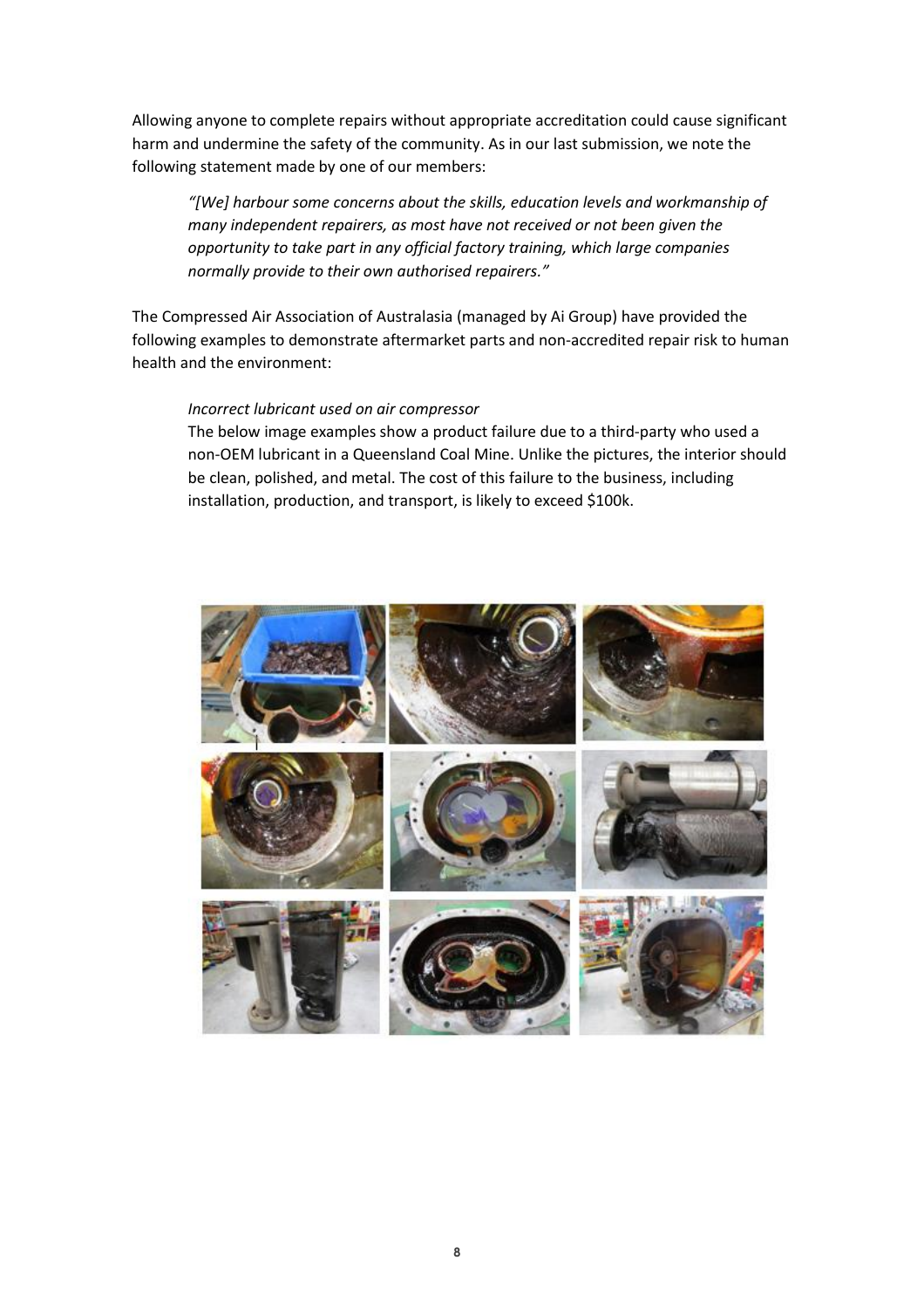#### *Drive Coupling Replacement by a non-qualified repairer*

Photos from a site below show the aftermath of a non-authorised drive coupling replacement. Due to the seriousness of the damage, staff were not allowed on site, and it is our understanding that there were some personal consequences for those directly involved. The coupling on the OEMs compressor was changed by a nonqualified repairer and disintegrated, causing debris to penetrate the enclosure. Nobody was hurt, but they could have been. The coupling replacement that caused this issue requires repair by someone with special training, skills, and tools.



Another Ai Group member that makes industrial fans provided Ai Group with the following account:

*"One of our industrial plug fan motors was damaged by a wrongly programmed controller [installed by a third-party repairer], while under warranty. The end user (a supermarket) had decided to get a local company to replace the motor. We were contacted a week later [when] the fan was totally disintegrated, causing major damage to the motor and equipment around it, and nearly causing injury or fatalities.* 

*[The] root cause was the wrong parameters. But if we (the manufacturer) were involved, we would have advised/performed the correct disassembly of the fan impeller, [and completed] balancing after motor replacement. Not only would the warranty have continued, it would have been safer and more cost effective [to the business consumer]. If they were "lucky," and the unbalance was not so bad that it destroyed the fan, it [still] would have caused the "new" motor bearings to fail prematurely. R2R can cause fatalities if not defined properly [and applied to] the right products."*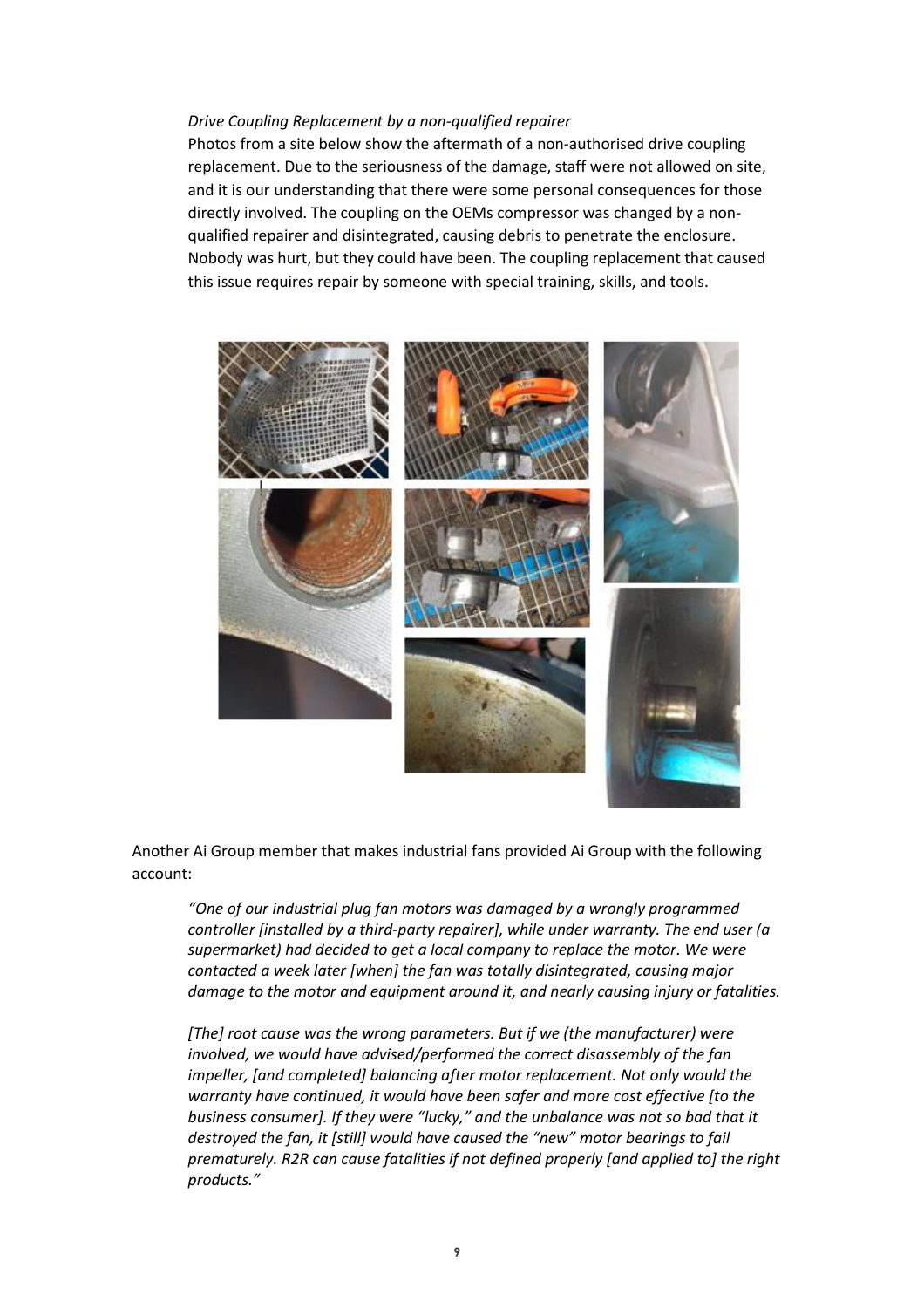The best way to address concerns regarding quality and safety is to ensure that there are clear and enforceable expectations regarding competency/qualifications (including knowledge of applicable Australian Standards) required by any business or individual engaged in repair activities. This may involve partnership with industry (whether voluntary or mandatory) to provide official factory training to third-party repairers to address the issues raised above.

We have previously noted that there is evidence of some success in the utilisation of authorised dealers/repairers that service similar products for multiple brands. The ability to service like products for more than one brand helps these repairers to create an economy of scale with access to genuine parts and up to date service training covering the latest technologies. The outcome is a reliable and safe repair option for the consumer.

## Other Barriers to Repair

A more formalised R2R will not make a significant impact on other substantial barriers to repair, such as the significant 'call out' fees often charged by repair agents for the repair of larger appliances or equipment. In these cases, the cost of a quote is prohibitive to the consumer, rather than the repair itself. Similarly, short-sighted consumer behaviours, switching costs, poor information availability, lack of insurance options and consumer lock in all create barriers to competition in repair markets.

Our members report that in many cases consumers do not bother to obtain repair quotes, favouring replacement in the first instance. This is unfortunate for manufacturers/suppliers who may want to engage in more repair activity but are not able to as they are subject to the will of the consumer. In Australia, manufacturers are also often reliant on the import of parts from overseas and vulnerable to freight issues and delays, which are now commonplace in Australia. This will often, through no fault of their own, make the repair option too slow for the consumer and result to a replacement (as a complete item, rather than a niche part, is more likely to be in stock domestically).

# Intellectual Property (IP)

As discussed in our last submission, R2R cannot and should not be considered without reviewing its interaction with IP rights. This will be a substantial piece of work given the complexities of the system.

With regard to access to repair manual and schematic IP, we were advised that:

*"Significant IP is contained in the product manuals provided with [purchase], and [any] company authorising [a repair] manual should be entitled to financial compensation for the contained value. If access is required to standard operational manuals, they should be available for sale."*